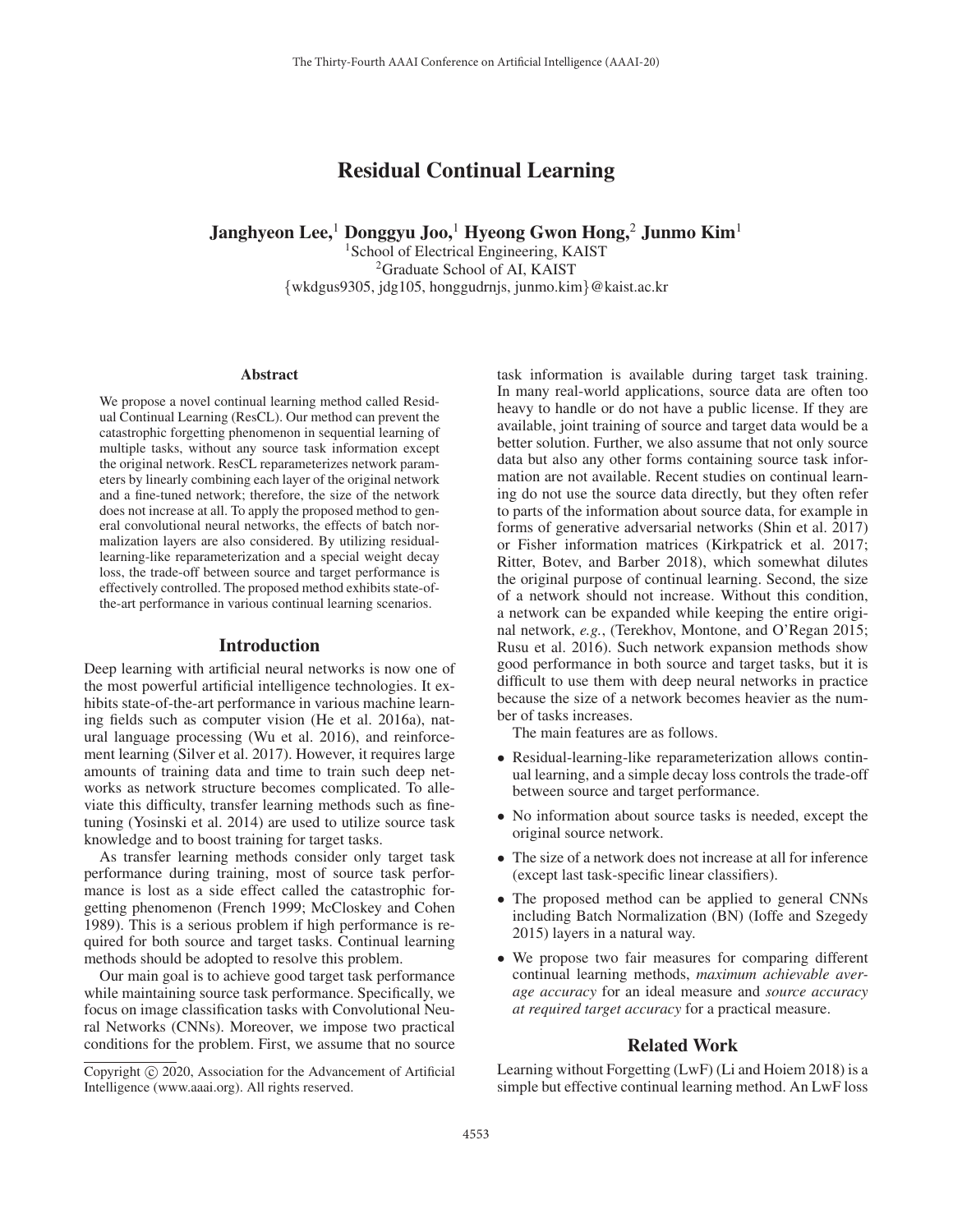restricts source task outputs of a new network to be close to those of a source network using only target task data. In that work, softmax layers with high temperatures are used to soften the original output distributions in a sense of knowledge distillation (Hinton, Vinyals, and Dean 2015). Our method, Residual Continual Learning (ResCL), includes the LwF method as a special case since we use an LwF loss to train a combined network. ResCL falls back to LwF if training is performed on a source network instead of a combined one with true target labels instead of softened ones.

In Incremental Moment Matching (IMM) (Lee et al. 2017), the posterior distributions of each task and the combined task are approximated as Gaussian distributions. The moments of the posterior distribution for the combined task are incrementally matched by mean-IMM or mode-IMM. Mean-IMM simply averages the weights of the original and new networks as the minimization of the Kullback–Leibler divergence between the posterior of the combined task and the mixture of each task. Mode-IMM merges two networks with their covariance information to approximate the mode of the mixture of two Gaussian posteriors. Our method also uses the combination of two networks as IMM does. The difference is that the coefficients of the combination in IMM are determined with a hyperparameter of the mixing ratios of each task in a framework of Bayesian neural networks, and there is no additional training for a combined network. As neural networks are not linear or convex, we cannot be sure that a combined network works properly without additional training. In ResCL, weights and combination coefficients are learnable, so we can ensure that a combined network works properly.

(Terekhov, Montone, and O'Regan 2015; Rusu et al. 2016) can prevent forgetting perfectly by expanding a network while keeping the entire original network, but they increase the size of a network. (Kirkpatrick et al. 2017; Ritter, Botev, and Barber 2018) protect source task performance by a quadratic penalty loss where the importance of each weight is measured by the Fisher information matrix. However, source data are required to calculate the Fisher information matrix. (Aljundi et al. 2018) proposes to measure the importance of a parameter by the magnitude of the gradient, which also requires source data. (Zenke, Poole, and Ganguli 2017) also defines a quadratic penalty loss designed with the change in a source task loss over an entire trajectory of parameters during source task training. (Mallya and Lazebnik 2018) adds multiple tasks to a single network by iterative pruning and re-training with source data.

Basically, our method uses linear combination of filters, which has also been studied for multitask or transfer learning, as in (Rebuffi, Bilen, and Vedaldi 2017) and (Rosenfeld and Tsotsos 2018) for example. The main purpose of those methods is to learn multiple networks or parameter sets across multiple tasks but with maximized parameter sharing for efficiency, since they focus on multitask or transfer learning. Therefore, when those are applied to sequential learning, every single task should retain its own network or parameters. In contrast, our method aims to reduce catastrophic forgetting in sequential learning where only a single network is allowed to represent whole tasks. In (Rebuffi,

Bilen, and Vedaldi 2017), different BN parameters and  $1 \times 1$ filters are learned for each task but with remaining parameters shared across all the given tasks. So, the proposed solution is only applicable to networks that retain BN by definition. Then, it is unsuitable for cases where BN does not work properly, for example, when minibatch size cannot be set large enough due to memory constraints. However, our solution does not depend on BN or specific network architecture, thus more general. In (Rosenfeld and Tsotsos 2018), newly added filters for a target task are learned in the form of linear combination with existing filters of source tasks. However, the coefficients necessary for the linear combination are restricted to binary digits 0 or 1 during training. Furthermore, the coefficients are shared across all layers in a network, which could be suboptimal. In contrast, our method finds a better solution by learning optimal different real coefficients for each layer and each filter during training.

#### Method

Continual learning is essentially to reach a good midpoint between two tasks. A simple idea is linearly combining each layer of source and target networks to obtain a middle network between them, where the source network is the original network that is trained on the source task, and the target network is a fine-tuned network from the original one for the target task. By combining them, we can obtain a network that lies between the source and target task solutions. This basic idea is similar to what IMM (Lee et al. 2017) does, and we also start from here.

However, the performance of a linearly combined network is not guaranteed, as neural networks are not linear or convex. Therefore, after two networks are combined, we have an additional training phase for the combined network to ensure that it will work properly. Because an additional training can hurt the source knowledge, the original weights should be freezed in the combined network. In this paper, we often call the source network as the original network.

#### Linear Combination of Two Layers

Suppose that we want to combine two fully connected layers whose weight matrices are  $W_s \in \mathbb{R}^{C_o^{\prime} \times C_i}$  and  $W_t \in$  $\mathbb{R}^{C_o \times C_i}$ . For an input  $x \in \mathbb{R}^{C_i}$ , our combination layer simply combines two outputs linearly with the combination parameters  $\alpha_s \in \mathbb{R}^{C_o}$  and  $\alpha_t \in \mathbb{R}^{C_o}$  as follows:

$$
(\mathbb{1}_{C_o} + \alpha_s) \circ (W_s x) + \alpha_t \circ (W_t x), \tag{1}
$$

where  $\mathbb{1}_{C_o}$  is a  $C_o$ -dimensional vector with all ones, and  $\circ$ denotes element-wise multiplication. The biases are omitted for brevity. Note that the combination parameters  $\alpha_s$  and  $\alpha_t$  are vectors with the dimension  $C_o$  and not scalars; thus, the combination layer can set a different importance for each feature. Moreover,  $\alpha_s$  and  $\alpha_t$  do not share their values to allow the combination layer to freely manipulate two features. Each combination layer in a network has different values of  $\alpha_s$  and  $\alpha_t$  for the same reason.

In the ResCL framework, *W<sup>s</sup>* is a weight of the source network, and  $W_t$  is that of the target network fine-tuned to the target task from the source network.  $W_t$  is additionally trained to refine its features to be combined well with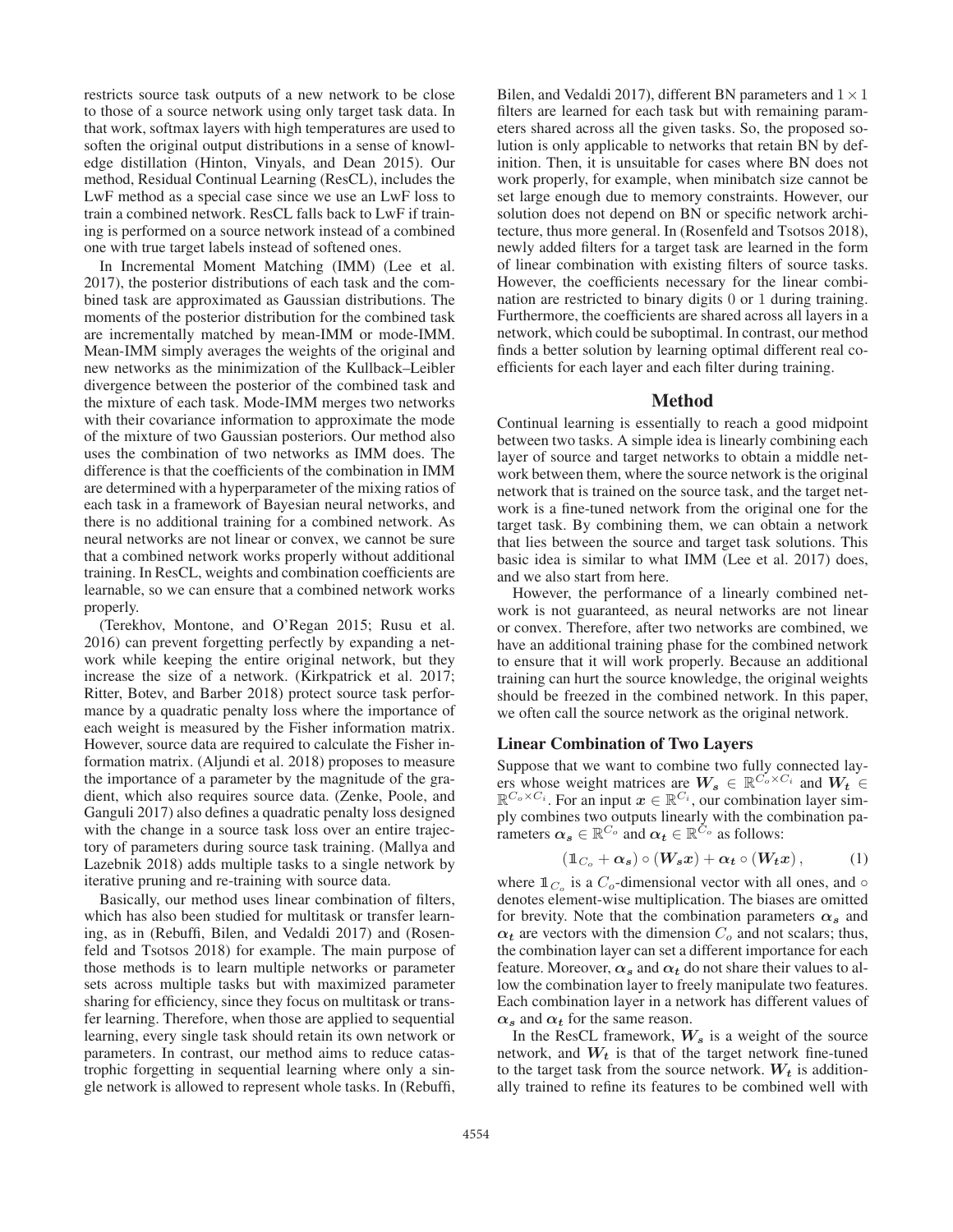

Figure 1: An illustration of our method. Learnable parameters are shown in red. We begin with an original network  $net_s$ , which was trained with source data. First, net<sub>s</sub> is fine-tuned with target data to obtain net<sub>t</sub>. Each linear block in net<sub>s</sub> and net<sub>t</sub> is combined with a combination layer as in net<sub>c</sub>. Continual learning on net<sub>c</sub> is performed with an LwF loss  $L<sub>s</sub>$  for preserving performance for the source task and a distillation loss  $L_t$  for adapting to the target task. There is also a special decay loss  $L_{decay}$ , which is the most important loss to prevent forgetting.  $D_{KL}(\cdot||\cdot)$  refers to the Kullback–Leibler divergence with a softmax temperature of 2. Note that each task has its own last task-specific fully connected layer since source and target tasks have different class categories in general. Therefore,  $net_c$  has two different outputs:  $net_c(\cdot; task_s)$  for a source task and  $net_c(\cdot; task_t)$  for a target task.

*Ws*, whereas *W<sup>s</sup>* is fixed to prevent catastrophic forgetting. Moreover, the combination parameters are also learned by backpropagation to optimally mix two features. Therefore, the learnable parameters in the combined network are *W<sup>t</sup>* and  $\alpha = (\alpha_s, \alpha_t)$ .

One can easily find that the two fully connected layers and combination layer can be equivalently expressed as one fully connected layer whose weight is

$$
((\mathbb{1}_{C_o} + \alpha_s) \mathbb{1}_{C_i}^T) \circ W_s + (\alpha_t \mathbb{1}_{C_i}^T) \circ W_t
$$
 (2)  
owing to their linearity. This is the reason why we can call

our method a type of reparameterization; thus, the size of a network does not increase for inference once training is finished. Any nonlinear layer such as sigmoid or ReLU should not be included in the combination, as in Fig. 1 and Fig. 2. Otherwise, those layers cannot be merged into one layer; then the network size increases as the number of tasks increases.

#### **Training**

There are two Kullback–Leibler divergence losses for training of the combined network: one for maintaining the source performance and the other for solving the target task. For the former loss, we adopt an LwF loss (Li and Hoiem 2018), which preserves the source information well. That is, the outputs for the source task are constrained to be similar to those of the original network. Softmax layers with a temperature of 2 are also used. For the latter loss, the distillation loss (Hinton, Vinyals, and Dean 2015) from the fine-tuned network with a temperature of 2 is used for better generalization and as a natural counterpart of the LwF loss. Therefore,

the outputs for the target task are constrained to be similar to those of the fine-tuned network.

One might be wondering why the combination coefficient of  $W_s x$  is parameterized to  $1 + \alpha_s$  instead of simply  $\alpha_s$ in Equation 1. Since a weight decay loss is widely used as a regularization term to improve generalization of neural networks (Krogh and Hertz 1992), we will also use a weight decay loss for not only  $W_t$  but also  $\alpha$ . If we use simply  $\alpha_s$ for the combination coefficient of  $W_s x$ , then the combined output is

$$
\alpha_s \circ (W_s x) + \alpha_t \circ (W_t x). \tag{3}
$$

Now, the source information is lost by the decay loss for  $\alpha_s$ , as it causes the coefficient of  $W_s x$  to be close to zero. Thus, it is not a good idea to naively decay the combination coefficients; therefore, we carefully design the weight decay loss of combination layers for continual learning. In ResCL, we set the destination of the decay loss to the original network, not a zero-weight network. This can be done by parameterizing the first coefficient of the combination to  $1 + \alpha_s$  rather than just  $\alpha_s$ , as in Equation 1. With this modification, the decay loss tends to protect the original weights against the target distillation loss. We also experimentally found that the  $L_1$  decay loss for  $\alpha$  is slightly better than  $L_2$ .

Although it seems to be a very simple reparameterization, it is the key feature that allows continual learning with a significant performance improvement. Actually, this idea is very similar to that of residual learning (He et al. 2016a). Residual learning tries to learn the residual of the identity mapping by reformulating a desirable mapping  $h(x)$  to  $f(x) + x$ , where  $f(x)$  is a learnable residual function. If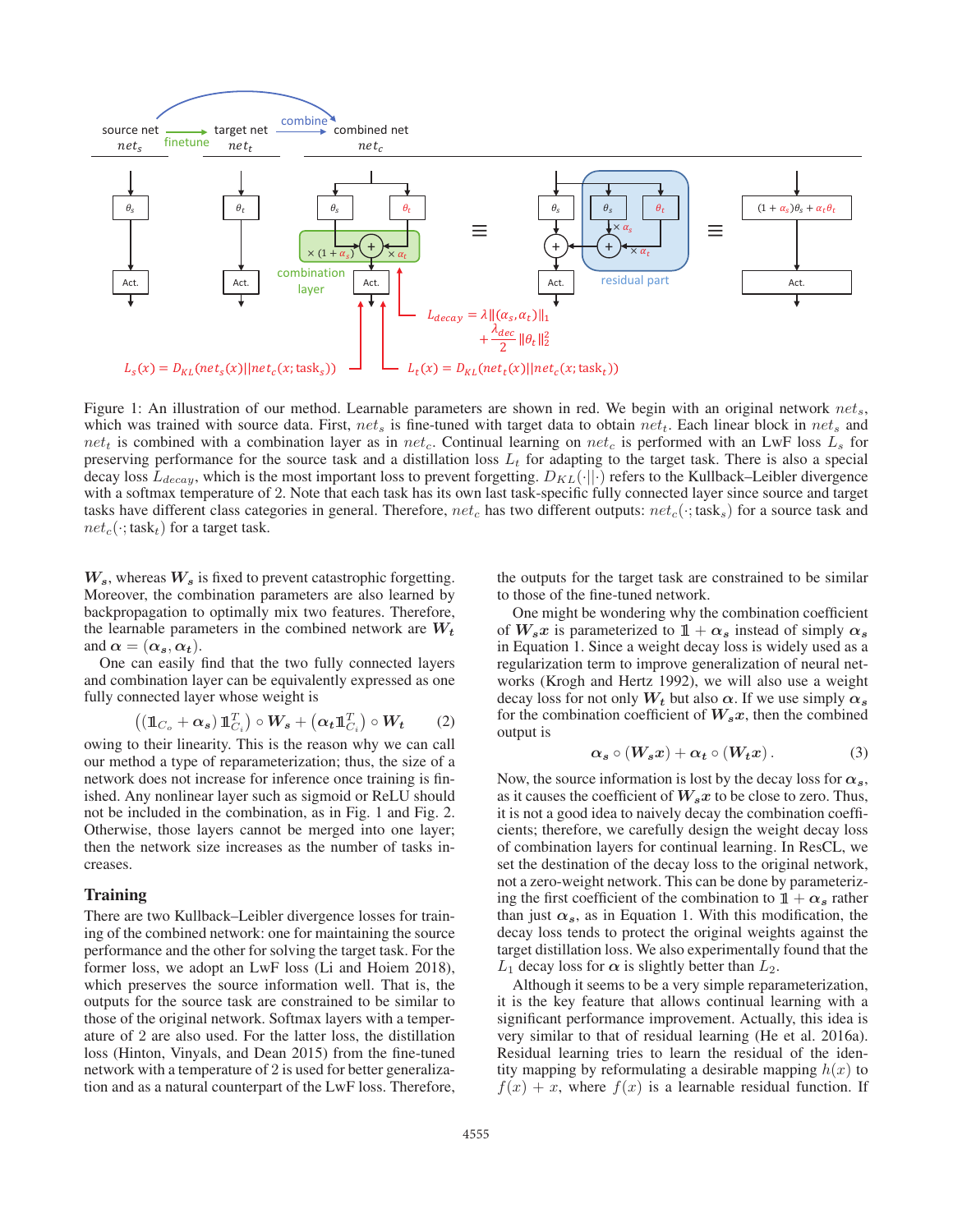the identity mapping is desirable, this can be easily learned by decaying the weights of  $f(x)$  to zeros. Similarly, ResCL tries to learn the residual of the source layer by reparameterizing  $Wx$  to  $W_sx + \alpha_s \circ (W_sx) + \alpha_t \circ (W_tx)$ . If returning to the original source network is desirable to recover forgetting, it can be done easily with a decay loss  $\lambda ||(\alpha_s, \alpha_t)||$ .

As learned residual functions in a residual network tend to have small responses (He et al. 2016a), if altering some feature is not very helpful for a target task, the decay loss for  $\alpha$  will settle that feature near the original feature. Only the necessary features for solving the target task will have large deviations from the original features, and the importance of each feature is automatically learned by the decay loss and implicitly controlled by the trade-off hyperparameter  $\lambda$  in Algorithm 1. As this residual-learning-like reparameterization and the decay loss on  $\alpha$  play a very important role in our method, we call the proposed continual learning method as Residual Continual Learning. The entire procedure of the proposed ResCL method is summarized in Fig. 1 and Algorithm 1.

Algorithm 1: Residual Continual Learning **Input:**  $net_s$  ( $\cdot$ ;  $\theta_s^*$ )<br>**Input:**  $\lambda$  // so **Input:**  $net_s$  ( $\cdot$ ;  $\theta_s^*$ ) // given source network<br> **Input:**  $\lambda$  // source–target trade-off hyperparameter **Input:**  $(X_t, Y_t)$  // training data of target task  $net_t(\cdot; \theta_t) \leftarrow net_t(\cdot; \theta^*) \cdot \text{/}$  / init net, as a copy of net.  $net_t\left(\cdot;\boldsymbol{\theta_t}\right) \leftarrow net_s\left(\cdot;\boldsymbol{\theta_s^*}\right)$  ; // init  $net_t$  as a copy of  $net_s$ <br> $\boldsymbol{\theta^*} \leftarrow$  $\theta^*_t \leftarrow$  $\mathcal{L}_{\text{argmin}_{\theta_t}} D_{KL}(\mathbf{Y}_t || net_t(\mathbf{X}_t; \theta_t)) + \frac{1}{2} \lambda_{dec} ||\theta_t||_2^2$ <br>  $\mathcal{L}_{\text{free-tuning from the source network}}$  $\mathcal{L}_t[\text{Det}(\mathbf{\Lambda}_t, \mathbf{v}_t)] + \frac{1}{2}\text{A}$ dec $||\mathbf{v}_t||_2$ ,<br>
// fine-tuning from the source network  $\hat{Y}_s \leftarrow net_s\left(\boldsymbol{X_t}; \boldsymbol{\theta}_s^*\right)$ <br>LwF *ll* source network outputs for LwF  $\hat{Y}_t \leftarrow net_t(X_t; \theta_t^*)$ ; // fine-tuned net outputs for distillation  $(\alpha_s, \alpha_t) \leftarrow (-1/2 \cdot 1, 1/2 \cdot 1)$ ; // init combination params  $\theta_t \leftarrow \theta_t^*$ ; *t*; // init  $\theta_t$  as fine-tuned weight  $\theta_t^*$ <br>  $(\alpha, \theta^* \alpha_t, \theta_t)$  task = ·)  $net_c (\cdot; (\alpha_s, \theta_s^*, \alpha_t, \theta_t),$  task = ·)  $\mathbf{z}_s^*, \alpha_t, \theta_t)$ , task = ·)<br>E ( $\alpha_s$ , net<sub>c</sub> (·· $\theta^*$ )  $\leftarrow$  COMBINE  $(\alpha_s, net_s(\cdot; \theta_s^*), \alpha_t, net_t(\cdot; \theta_t));$ <br> *l* init net, as in Fig. 1 and F // init  $net_c$  as in Fig. 1 and Fig. 2  $(\alpha_s^*, \alpha_t^*, \theta_t^{**}) \leftarrow \operatorname{argmin}_{\alpha_s, \alpha_t, \theta_t} \{$  $D_{KL}(\hat{Y}_s||net_c(X_t; (\alpha_s, \theta_s^*, \alpha_t, \theta_t), \text{task} = s))$  $+D_{KL}(\hat{Y}_t||net_c(X_t; (\alpha_s, \theta_s^*, \alpha_t, \theta_t), \text{task} = t))$ <br>+  $\lambda || (\alpha_s, \alpha_t)||_1 + \frac{1}{2} \lambda_{ds} ||\theta_s||_2^2$ . // train combin  $+ \lambda ||(\alpha_s, \alpha_t) ||_1 + \frac{1}{2}\lambda_{dec} ||\theta_t||_2^2$ ; // train combined net **Output:**  $net_c$  ( $\cdot$ ;  $(\alpha_s^*, \theta_s^*, \alpha_t^*, \theta_t^{**})$ , task =  $\cdot$ )

#### Convolution and Batch Normalization

An extension of the proposed framework to convolutional layers is straightforward. Let  $W_s, W_t \in \mathbb{R}^{C_o \times C_i \times H_k \times W_k}$ be the weight tensors of two convolutional layers and  $\alpha_s, \alpha_t \in \mathbb{R}^{C_o}$  be the corresponding combination parameters. Note that combination parameters are shared across the spatial dimension, in order to take advantage of the structure of CNNs. Then, the two outputs of the convolutional layers are combined in the same manner as Equation 1 with convolutions instead of matrix multiplications.



Figure 2: Combination of source and target pre-activation residual units (He et al. 2016b). "Comb" represents a combination layer. Two paths are combined by a combination layer before every nonlinearity. Learnable layers are shown in red. In the inference phase, the combined network (c), which is equivalent to (b) and has the same network size as  $(a1)$  and  $(a2)$ , is used.

The case of convolutional layers with BN (Ioffe and Szegedy 2015) must also be considered since BN is widely used in modern CNNs (Zagoruyko and Komodakis 2016; Huang et al. 2017; Chollet 2017). A BN layer is quite tricky, as it has two different functions depending on its phase of training and inference. BN normalizes an input with the statistics of the current minibatch in the training phase, whereas the population statistics, which are not learned by gradient descent, are used for inference. If training and test data originate from the same task, it is not a significant issue because the two statistics would be very similar. However, it is problematic in continual learning since we are dealing with multiple different tasks whose distributions are not the same in general.

Our method can be applied with BN layers in a natural way. We do not need to worry about changes in the distribution, as each subnetwork has its own BN layer for its own task. Specifically, the original BN layer  $(BN(s))$  in Fig. 2) should use its population statistics of the source task during both the additional training and test phases. Otherwise, some of the source knowledge is lost, as the combined network cannot see and make use of the original statistics during additional training. The two BN and two convolutional layers with the combination layer can also be merged into one equivalent convolutional layer after training since a BN layer is a deterministic linear layer in the inference phase and convolution is also a linear operation.

### Experiment

### Maximum Achievable Average Accuracy

We evaluate our method for sequential learning of image classification tasks and compare it with other methods, including fine-tuning, LwF, and Mean-IMM, that do not re-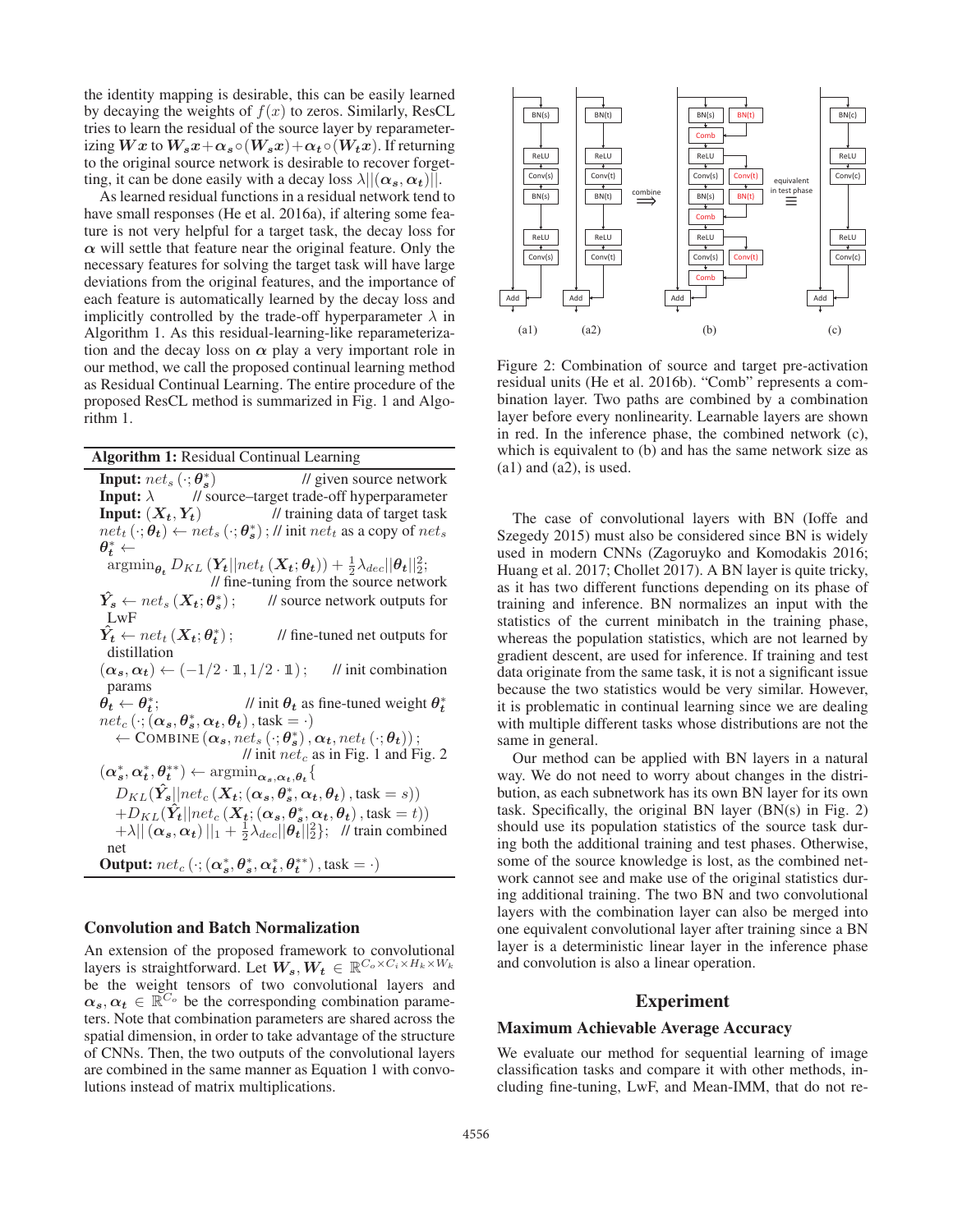Table 1: Maximum achievable average accuracies[%] for each method. Means and standard deviations of four runs. The optimal trade-off hyperparameters are in parentheses.

| Task                       | (Hyperparam.)       | $\parallel$ CIFAR-10 $\rightarrow$ CIFAR-100 $\parallel$ | $CIFAR-100 \rightarrow CIFAR-10$ | $CIFAR-10 \rightarrow SVHN$ |
|----------------------------|---------------------|----------------------------------------------------------|----------------------------------|-----------------------------|
| Joint Training             |                     | $80.02 \pm 0.28$                                         | $79.63 \pm 0.06$                 | $93.72 \pm 0.10$            |
| Last-layer Fine-tuning     |                     | $61.09 + 0.34$                                           | $69.71 + 0.33$                   | $66.46 + 0.53$              |
| Fine-tuning                |                     | $62.37 \pm 1.06$                                         | $49.90 \pm 0.37$                 | $54.23 \pm 0.40$            |
| $LwF$ (Li and Hoiem 2018)  |                     | $77.67 \pm 0.10(2^0)$                                    | $76.18 \pm 0.16(2^1)$            | $68.90 \pm 0.89(2^0)$       |
| Mean-IMM (Lee et al. 2017) | $\alpha_1/\alpha_2$ | $73.98 \pm 0.30(2^{-9})$                                 | $76.41 \pm 0.19(2^{-10})$        | $79.91 \pm 1.47(2^0)$       |
| ResCL (Ours)               | $\lambda/10^{-4}$   | $78.80 \pm 0.17(2^0)$                                    | $77.13 \pm 0.12(2^{-4})$         | 89.49 ± $0.32(2^5)$         |
|                            |                     |                                                          |                                  |                             |

Table 2: Source and target accuracies[%] for each method.

| Task                       | CIFAR-10 $\rightarrow$ CIFAR-100 |                  | CIFAR-100 $\rightarrow$ CIFAR-10 |                  | CIFAR-10 $\rightarrow$ SVHN |                  |
|----------------------------|----------------------------------|------------------|----------------------------------|------------------|-----------------------------|------------------|
|                            | source                           | target           | source                           | target           | source                      | target           |
| Joint Training             | $91.70 \pm 0.19$                 | $68.34 \pm 0.40$ | $68.75 + 0.03$                   | $90.51 + 0.12$   | $91.93 \pm 0.17$            | $95.51 \pm 0.11$ |
| Last-layer Fine-tuning     | $91.80 \pm 0.14$                 | $30.39 \pm 0.62$ | $66.98 + 0.25$                   | $72.43 + 0.48$   | $91.89 + 0.14$              | $41.11 + 1.06$   |
| Fine-tuning                | $56.01 \pm 2.41$                 | $68.74 + 0.46$   | $07.14 \pm 0.62$                 | $92.67 \pm 0.19$ | $12.49 + 0.84$              | $95.96 \pm 0.05$ |
| $LwF$ (Li and Hoiem 2018)  | $87.81 \pm 0.26$                 | $67.53 + 0.21$   | $63.91 + 0.14$                   | $88.45 \pm 0.19$ | $43.12 \pm 1.87$            | $94.68 \pm 0.14$ |
| Mean-IMM (Lee et al. 2017) | $91.24 \pm 0.18$                 | $56.72 \pm 0.57$ | $67.42 \pm 0.17$                 | $85.41 \pm 0.26$ | $81.29 \pm 2.03$            | $78.53 \pm 1.53$ |
| ResCL (Ours)               | $89.48 \pm 0.04$                 | $68.13 \pm 0.32$ | $66.84 \pm 0.39$                 | $87.41 \pm 0.32$ | $88.66 \pm 0.56$            | $90.32 \pm 0.23$ |
|                            |                                  |                  |                                  |                  |                             |                  |

fer to any source task information for fair comparisons. Mode-IMM is not compared in the experiment because it requires the Fisher information matrix, which cannot be obtained without source data. The source and target tasks are to classify the CIFAR-10, CIFAR-100 (Krizhevsky 2009), or SVHN (Netzer et al. 2011) dataset. A pre-activation residual network of 32 layers without bottlenecks (He et al. 2016b) is used.

For the CIFAR datasets, data augmentation and hyperparameter settings are the same as those in (He et al. 2016b). Training images are horizontally flipped with a probability of 0.5 and randomly cropped to  $32 \times 32$  from  $40 \times 40$ zero-padded images during training. SGD with a momentum of 0.9, a minibatch size of 128, and a weight decay of  $\lambda_{dec} = 0.0001$  optimizes networks until 64000 iterations. Note that this 'usual' weight decay loss for  $\theta_t$  is different from the special decay loss for the combination parameters  $\alpha$ . The learning rate starts from 0.1 and is multiplied by 0.1 at 32000 and 48000 iterations. The He's initialization method (He et al. 2015) is used to initialize source networks. Combination parameters  $(\alpha_s, \alpha_t)$  in ResCL are initialized to  $(-1/2 \cdot 1, 1/2 \cdot 1)$  in order to balance the original and new features at the early stage of training. For the SVHN dataset, all settings are the same as above, but the training data are not augmented.

We evaluate each method by the average accuracy, which is the average of the source and target accuracies, for three sequential learning scenarios: CIFAR-10  $\rightarrow$  CIFAR-100, CIFAR-100  $\rightarrow$  CIFAR-10, and CIFAR-10  $\rightarrow$  SVHN. Since the source and target tasks have different class categories, each task has its own last task-specific fully connected layer. In LwF, the last layer of target task is trained first with the other weights freezed (warm-up step in (Li and Hoiem 2018)), as in the original paper. For a fair comparison, all other methods also start with this last-layer fine-tuning step. Mean-IMM matches the moments of the last-layer finetuning model and LwF model, as in (Lee et al. 2017). ResCL combines two paths before every nonlinearity, as in Fig. 2. The last layer for the target task is not reparameterized because there are no layers for the target task in the original network.

All continual learning methods should control the tradeoff between source and target performance by their own trade-off hyperparameters. Since each method has different approaches and different trade-off hyperparameter definitions, it is not a fair comparison to use just one specific tradeoff hyperparameter setting. Here, we propose to use a fair measure over different continual learning methods, which does not depend on hyperparameter definitions, *maximum achievable average accuracy*, where the average is taken over all source tasks a model has learned so far and the current target task. We search the optimal trade-off hyperparameters over  $\{2^0, 2^{\pm 1}, ..., 2^{\pm 10}\}$  for each method to obtain the maximum achievable average accuracies, where the default hyperparameter is  $2^0$ , and a larger hyperparameter means that the source performance is more strongly protected, for all methods. By this experimental setting, we can obtain the true capacity of each method. The results are summarized in Tables 1 and 2. The performance of the joint training method is provided as an upper bound.

LwF works in a small range of trade-off hyperparameters since it directly changes the magnitude of a cross-entropy loss. As the hyperparameter moves away from its default value, the balance between the source and target losses is quickly broken. The optimal trade-off hyperparameters are almost the same as the default value  $2<sup>0</sup>$  for LwF. Our method can use a wider range of the hyperparameter than LwF by changing the multiplier of the decay loss instead of the cross-entropy loss. It naturally controls how far the reparameterized network is from the original one without any modification of the source and target losses.

As a wide range of trade-off hyperparameters works ef-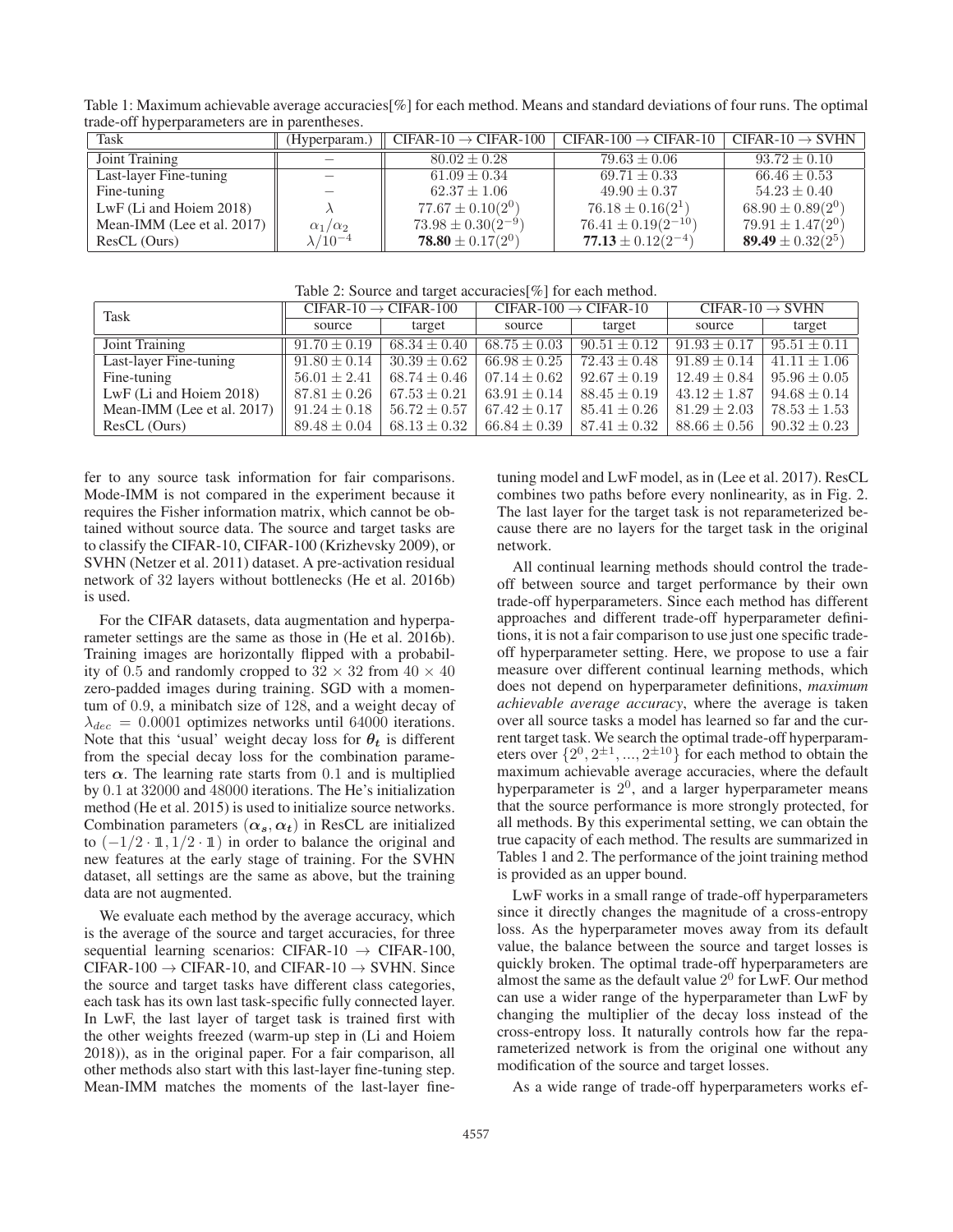

Figure 3: The distribution of the statistical parameters (*μ* and  $\sigma$ ) of all BN layers in one specific network. The black line is the distribution of the original network, and the red line is the distribution after the original network is trained on the target task with LwF.

fectively in ResCL, we can analyze the meaning of the optimal  $\lambda$  in Table 1 with the difficulty of each task. First, the CIFAR-10  $\rightarrow$  CIFAR-100 scenario can be thought of as continual learning from an easier task to a harder task because the CIFAR-10 data have 10 classes to classify and the CIFAR-100 data have 100 classes. The optimal trade-off hyperparameter is the same as the default value, which means that the default hyperparameter  $\lambda = 10^{-4}$  can be used for such coarse-to-fine scenarios. The second scenario, CIFAR- $100 \rightarrow$  CIFAR-10, is the converse of the first scenario. The source task is relatively more difficult than the target task; thus, there is much informative knowledge in the LwF loss, and the original network already has good features for the target task (a target accuracy of 72.43% with the last-layer fine-tuning model). Therefore, we can pay less attention to preventing catastrophic forgetting, and the optimal trade-off hyperparameter is small (1/16 times the default value).

The CIFAR-10  $\rightarrow$  SVHN case is more challenging. These two tasks are very different; CIFAR-10 images consist of visual objects such as dogs and trucks, whereas the classes of the SVHN dataset are digits. Thus, this scenario is vulnerable to catastrophic forgetting, and other methods perform poorly for the source task. However, ResCL still remarkably maintains the source knowledge well; therefore, it significantly outperforms other methods. The optimal trade-off hyperparameter is large (32 times the default value), as the additional training on the target task can easily degrade the source performance.

The statistical parameter ( $\mu$  and  $\sigma$ ) distribution of all BN layers in one specific network is shown in Fig. 3 for the LwF method. The statistics of the two tasks are very different, even though those tasks are similar. As BN layers contain statistics of the target task only in LwF, we cannot make use of the source population statistics even though they are also an important part of the original network. In contrast, our method provides BN layers to each task, and further makes use of the source population statistics during training of a combined network.

ResCL can also be used for sequential learning of more than two tasks. In addition to the experiments with the three scenarios, we evaluate our method for the sequential learning of the three tasks to demonstrate the scalability of the proposed method. ResCL still exhibits remarkable performance, as indicated in Table 3. In addition, there is no dif-

Table 3: Maximum achievable average accuracies[%] for each method. The second column represents sequential learning on three tasks.

| Source task                | CIFAR-10 $\rightarrow$ CIFAR-100 | ImageNet |       |
|----------------------------|----------------------------------|----------|-------|
| Target task                | <b>SVHN</b>                      | CUB      |       |
| Network architecture       | preResNet                        | AlexNet  | VGG   |
| Last-layer Fine-tuning     | 68.76                            | 50.51    | 64.78 |
| Fine-tuning                | 35.30                            | 46.43    | 64.54 |
| LwF (Li and Hoiem 2018)    | 58.44                            | 48.47    | 68.82 |
| Mean-IMM (Lee et al. 2017) |                                  | 52.12    | 67.88 |
| ResCL (Ours)               | 78.53                            | 53.51    | 68.95 |



Figure 4: As each method has different trade-off hyperparameter definitions, it is not a fair comparison to use just one specific trade-off hyperparameter setting. (a) One of the fair measures is the maximum achievable average accuracy (circled points). (b1) In practice, the trade-off hyperparameter is adjusted using the target validation set until the required target accuracy is reached (dotted circled points). (b2) The models with those hyperparameters are tested once on the source test set.

ficulty in applying the ResCL method to other CNN models or large scale datasets. Table 3 summarizes the results for sequential learning from the ILSVRC2012 dataset (Russakovsky et al. 2015) to the Caltech-UCSD Birds-200- 2011 dataset (Wah et al. 2011) with AlexNet (Krizhevsky, Sutskever, and Hinton 2012) and VGG (Simonyan and Zisserman 2014) architecture.

#### Source Accuracy at Required Target Accuracy

The maximum achievable average accuracy is a good fair measure that does not depend on trade-off hyperparameter definitions. However, we cannot achieve this maximum average accuracy in practice since there are no available source data for searching the optimal trade-off hyperparameter. This ideal measure gives the true capacity of a continual learning method, but it is not a practical one.

In practical applications, we can set a lower limit of the target accuracy that a model has to achieve. Then, the tradeoff hyperparameter can still be effectively adjusted using target validation data only, which are available, until the required target accuracy is reached. After finding the model that meets the required target accuracy, the model is tested once on the source test set (Fig. 4). We set the required target accuracy to 95% of that of the fine-tuning model since the fine-tuning model is trained to solve only the target task well. This evaluation setting gives another fair measure, the *source accuracy at required target accuracy*, which can be determined in practice. The results with this measure are summarized in Tables 4 and 5.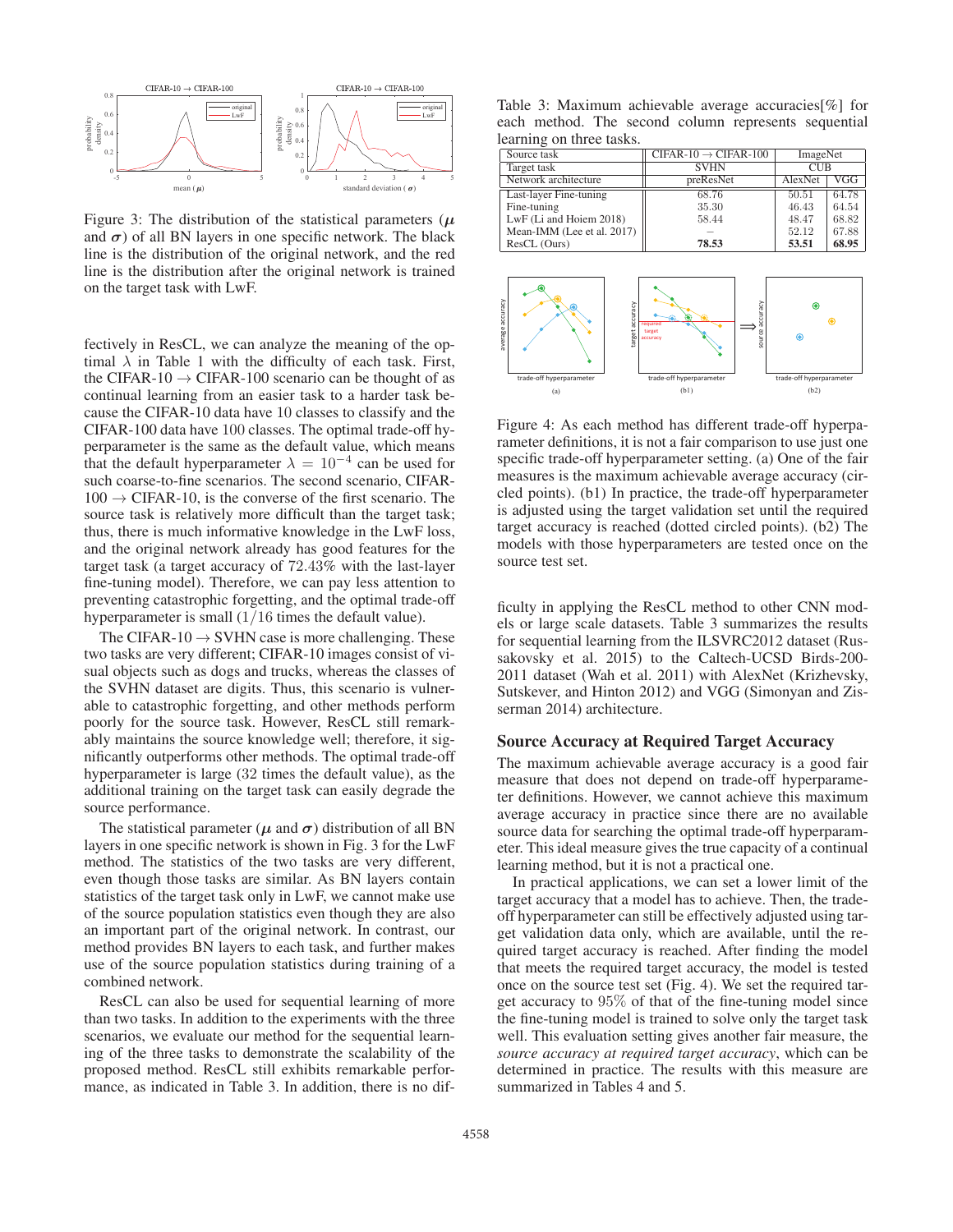Table 4: Source accuracies at required target accuracy[%] of each method.

| Source task                         | CIFAR-10    | CIFAR-100  | CIFAR-10    |  |
|-------------------------------------|-------------|------------|-------------|--|
| Target task                         | $CIFAR-100$ | $CIFAR-10$ | <b>SVHN</b> |  |
| Required target accuracy            | 65.30       | 88.04      | 91.17       |  |
| (w.r.t. fine-tuning model)          | (95%)       | (95%)      | (95%)       |  |
| LwF (Li and Hoiem 2018) $\parallel$ | 89.59       | 63.91      | 38.08       |  |
| ResCL (Ours)                        | 90.65       | 68.13      | 76.83       |  |

Table 5: Source accuracies at required target accuracy[%] of each method. The second column represents sequential learning on three tasks.

| Source task                | $CIFAR-10 \rightarrow CIFAR-100$ | ImageNet |                         |
|----------------------------|----------------------------------|----------|-------------------------|
| Target task                | <b>SVHN</b>                      | CUB      |                         |
| Network architecture       | preResNet                        | AlexNet  | $\overline{\text{VGG}}$ |
| Required target accuracy   | 90.07                            | 50.83    | 67.04                   |
| (w.r.t. fine-tuning model) | (95%)                            | (95%)    | (95%)                   |
| LwF (Li and Hoiem 2018)    | 41.84                            | 40.17    | 66.55                   |
| Mean-IMM (Lee et al. 2017) |                                  | 52.33    | 68.48                   |
| ResCL (Ours)               | 53.24                            | 53.91    | 69.73                   |

## Trade-off Hyperparameter  $\lambda$  and Combination Parameter *α*

In this section, we investigate whether the hyperparameter  $\lambda$ , which is the multiplier of the decay loss for the combination parameter  $\alpha$ , controls the source–target performance trade-off reasonably. For the CIFAR-10  $\rightarrow$  SVHN case, the source, target, and average accuracies with respect to  $\lambda$ are shown in Fig. 5. As shown in Fig. 5,  $\lambda$  acts as a reasonable trade-off hyperparameter. The source accuracy increases with  $\lambda$  and becomes saturated, whereas the target accuracy is a decreasing function of  $\lambda$ . As a result, the average accuracy graph has a concave shape.

By probing the magnitude of  $\alpha$ , we can observe how much the features was changed to solve the target task. Fig. 6 shows the mean absolute value of the elements of combination parameters with respect to the depth of their layers. For all scenarios in Fig. 6, the magnitude of the changes tends to increase with the depth. In deep convolutional neural networks, it is known that shallow layers learn basic features such as colors, edges, and corners, whereas deep layers learn class-specific features such as dog faces and bird legs (Zeiler and Fergus 2014). Thus, shallow layers do not need to be changed much since their features are already common in both tasks, but deep layers have large deviations from the original ones since the classes of the target task are different from those of the source task.

## Conclusion

We have proposed a novel continual learning method, ResCL, which exhibits the state-of-the-art performance for continual learning of image classification tasks. It prevents catastrophic forgetting, even if the source and target tasks are very different. ResCL can be used in practice, as no information about the source task is required, except the original network, and the size of a network does not increase in the inference phase. Moreover, any general CNN architectures can be adopted since our method is designed to handle



Figure 5: Source, target, and average accuracies with respect to the trade-off hyperparameter  $\lambda$  in the CIFAR-10  $\rightarrow$ SVHN scenario.



Figure 6: Mean absolute value of the elements of the combination parameter  $\alpha$  with respect to the depth.

convolution and BN layers.

In this study, we limited the scope of the task to sequential learning of image classification with CNNs. However, the ResCL method can be naturally extended to support other types of neural networks, such as recurrent neural networks, since it simply linearly combines the outputs of two layers. We leave the application of the ResCL method to other fields for future work.

#### Acknowledgment

This research was supported by the Engineering Research Center Program through the National Research Foundation of Korea (NRF) funded by the Korean Government MSIT (NRF-2018R1A5A1059921).

#### References

Aljundi, R.; Babiloni, F.; Elhoseiny, M.; Rohrbach, M.; and Tuytelaars, T. 2018. Memory aware synapses: Learning what (not) to forget. In *Proceedings of the European Conference on Computer Vision (ECCV)*, 139–154.

Chollet, F. 2017. Xception: Deep learning with depthwise separable convolutions. In *Proceedings of the IEEE Conference on Computer Vision and Pattern Recognition*, 1251– 1258.

French, R. M. 1999. Catastrophic forgetting in connectionist networks. *Trends in cognitive sciences* 3(4):128–135.

He, K.; Zhang, X.; Ren, S.; and Sun, J. 2015. Delving deep into rectifiers: Surpassing human-level performance on imagenet classification. In *Proceedings of the IEEE international conference on computer vision*, 1026–1034.